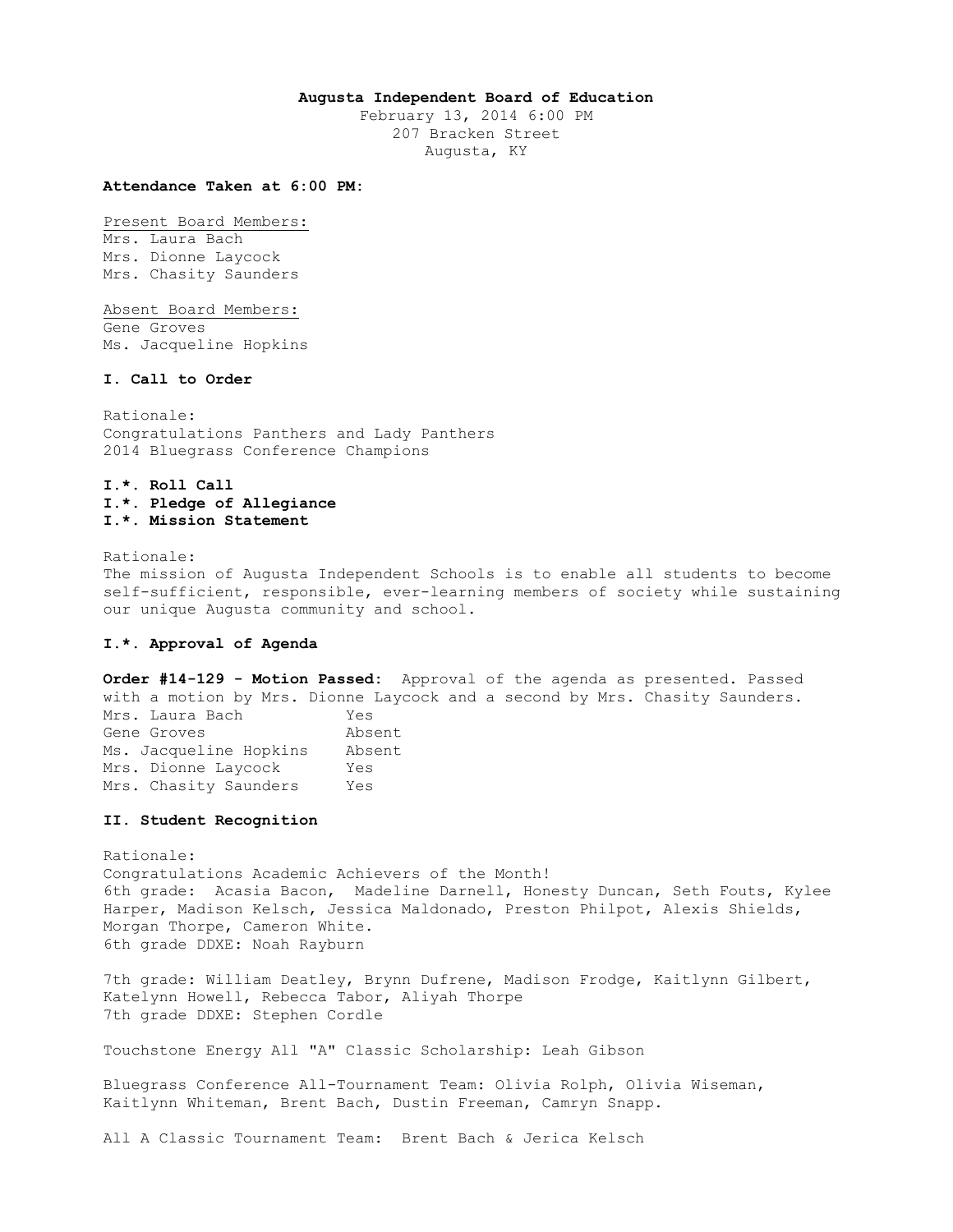All A Academic Team: Dylan Archiblad & Olivia Wiseman

1000 Point Club: Jerica Kelsch & Kaitlynn Whiteman

All-Time Leading Scorer: Brent Bach

## **II. BREAK**

# **III. Round Table Discussion**

**III. Principal's Report/Student Achievement** 

Rationale:

Principal, Robin Kelsch reported the instructional pace would be adjusted using curriculum pacing guides and despite the missed snow days, the focus was underway for students to be well prepared for upcoming accountability assessments including; ACT Work Keys, KOSSA, End-of-Course, ACT and K-PREP. He stated the school counselor and army recruiter were working collaboratively on ASVAB preparation and some students would be retaking the exam.

# **III. Approve 2013-2014 Amended Calendar**

Rationale: Make-Up Days: February 17th on President's Day, May 19th, 21st, 22nd, 23rd, 27th, 28th, 29th and 30th. Last Day of School; May 30th with graduation that evening (No school May 20th for Election Day or May 26th for Memorial Day). Further missed days will be made up on March 20th and 21st and April 14th and 15th of spring break.

**Order #14-130 - Motion Passed:** Approve the 2013-2014 Amended Calendar passed with a motion by Mrs. Dionne Laycock and a second by Mrs. Chasity Saunders.

Mrs. Laura Bach Yes Gene Groves **Absent** Ms. Jacqueline Hopkins Absent Mrs. Dionne Laycock Yes Mrs. Chasity Saunders Yes

### **III.\*. Budget**

Rationale:

Kelley Gamble, part-time finance officer presented the 2014-2015 draft budget to the board members stating that budget is a preliminary projection for the upcoming fiscal year and many variables are not yet finalized. He stated SEEK funding, as well as any mandated salary increases, will not be known until the end of the legislative session. As these and other factors unfold, a clearer picture will be available for the tentative budget in May 2014.

The draft budget provides a look at the budgetary situation based on current data and gives the district an opportunity to plan in case the funding situation does not improve. Revenues are projected to decrease slightly due to a smaller transfer to General Fund from Capital Outlay compared to the current fiscal year.

A \$10,000 increase has been budgeted for a transportation reimbursement from the athletic department. All extracurricular trips will be charged .40 cents per mile next year which is still less than half of the state recommended amount. Currently, the school only reimburses the district for the bus driver's salary which does not factor in fuel, maintenance, insurance, etc. SEEK funding and next year's tax rate will have a decided impact on next year's revenues.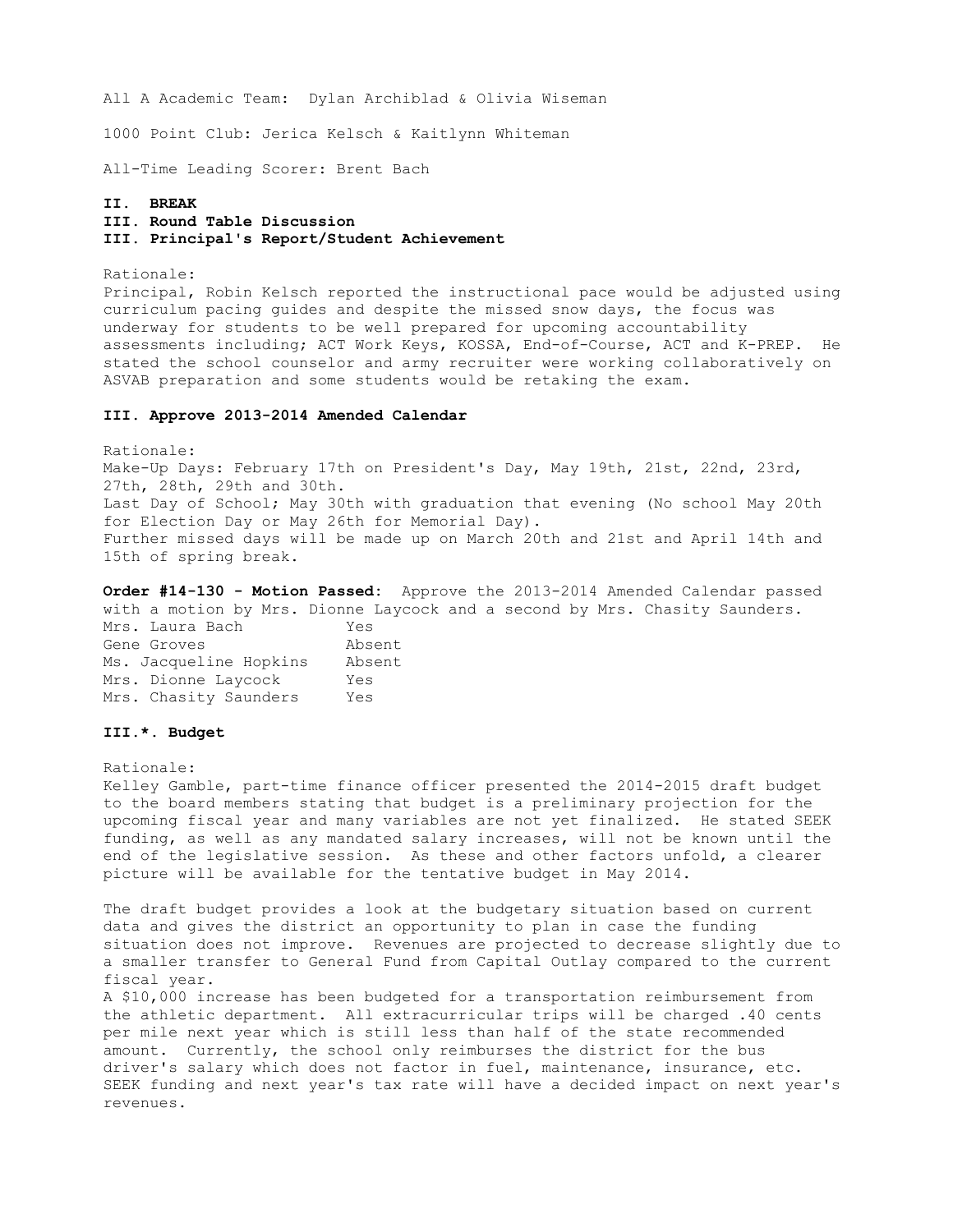Additionally, growth in student enrollment appears unlikely for next year and could slightly decrease due to a large senior class.

In terms of expenditures, salary increases are limited to experience raises with no new personnel or positions included in the budget. In addition, extracurricular salaries are frozen at this year's level. A decrease of two half-time positions in the Central Office are factored into the budget.

Other reductions are one middle school English position, one bus driver position and elimination of the Dover bus route which is out-of-district.

No retirements are anticipated that would necessitate sick payouts which represents a savings of \$13,966. However, employer matching costs continue to increase with unemployment costs quadrupling over two years and KTRS health insurance match increasing 50%. Salary and benefit costs are budgeted to decrease by \$52,440.

Contract services for finance software and counseling are eliminated for a savings of \$4,500 and \$9,000 in student accident insurance are excluded from the draft budget. The budget does include \$6,500 for the acquisition of a van for district anticipated to save the district for transporting small teams or groups of students instead of using a bus.

The school's instructional budget has been limited to \$26,800, down from \$31,000 this year and approximately \$40,000 the prior fiscal year. Other operational costs such as utilities, maintenance, fuel, insurance, etc. were only increased by 1/2 of 1%. This is a small increase and will require vigilance to keep the costs at this level. There is just slightly more than a \$1,000 increase in the expenditure budget. Budgeted receipts exceed budgeted expenditures by \$7,574 with the projected ending fund balance of \$240,913 compared to this year's \$233,339.

Superintendent, Lisa McCane stated despite the cuts necessary to balance the budget, the integrity of the instructional program for students was the main priority when determining the cuts. She stated the Governor's Budget Proposal to the General Assembly includes increases to SEEK with pay raises for all teachers and classified school personnel (2 percent in FY15 and 1 percent in FY16). Additional increases proposed are for textbooks, professional development, school safety, Extended School Services, preschool services, technology and school facilities. She explained if SEEK funding increases, the district's instructional budget may not change due to the required mandated pay raises. She further stated that teachers and classified personnel have not received a raise since 2008 and deserve a raise.

Superintendent McCane reported the City of Augusta is in quadrant four and scheduled for a property reassessment beginning in March 2014. She stated each quadrant is assessed at least once every four years. Also, the Clopay expansion is scheduled to be on the tax roll in 2018.

Superintendent McCane stated the fitness center was currently costing the district approximately \$1,100 per year and recommended monthly membership fees increase in order for the district to at least break even. She stated the fitness center is a good service to offer the community but it was necessary to increase the monthly membership fee from \$10 to the appropriate price point to alleviate pressure from the general fund. She stated that the board would receive her recommendation for monthly membership fees at the next board meeting.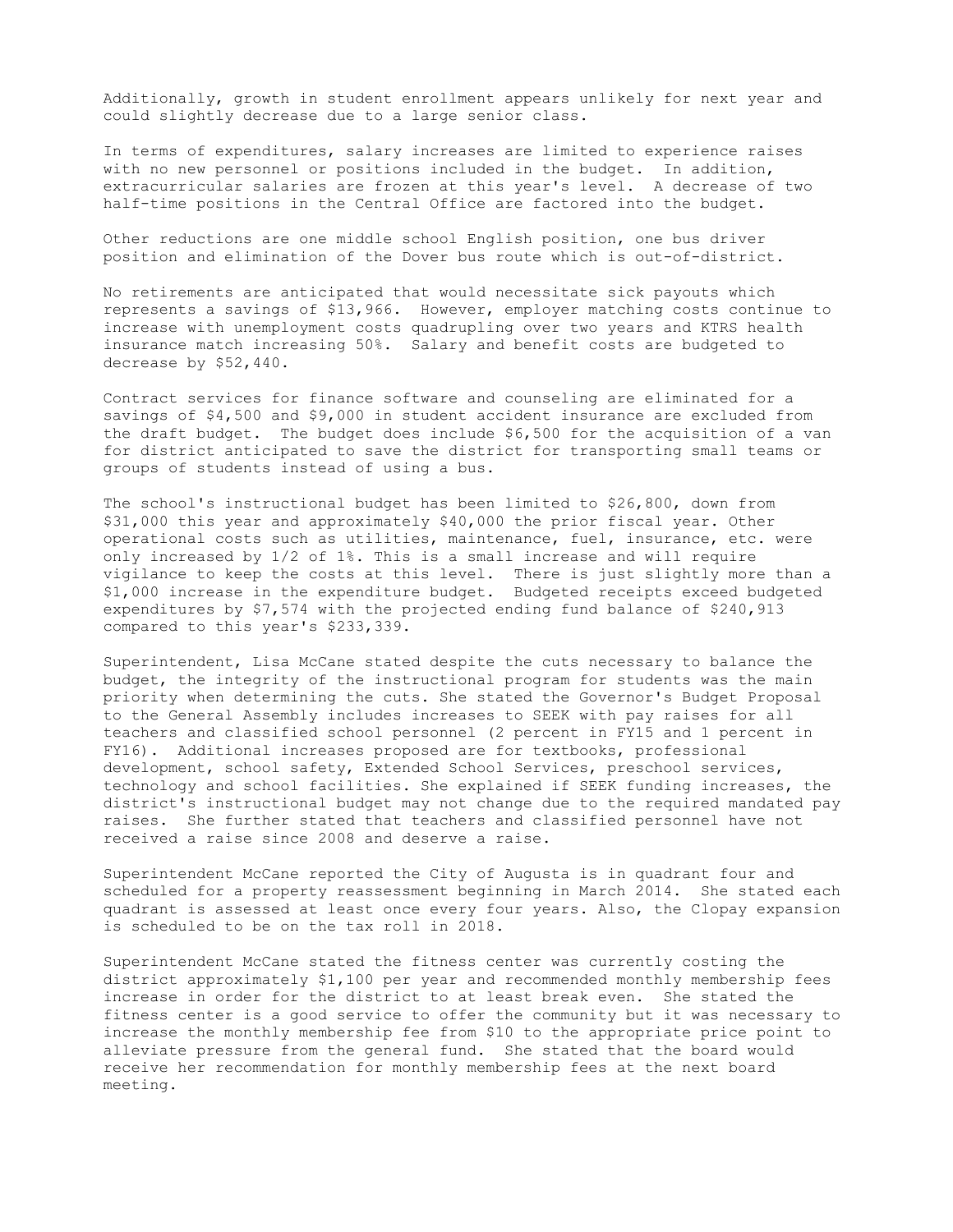The YTD budget report indicates receipts are up \$9,200 in spite of lagging real estate collections and expenditures are down in the general fund by nearly \$24,000 compared to January 2013. Receipts exceeded expenditures by \$152,000 through January compared to \$119,400 last year. This is a \$33,000 improvement through seven months.

Food Service revenues exceed expenditures by \$979 through January. However, compared to the same time last year, revenues exceeded expenditures by \$4,800. Costs have increased by \$6,700 through seven months, a trend that needs reversed since the fund balance to start the year was only \$5,000 and it is the goal of Food Services to be self-supporting and not place addition pressure on the general fund. The current balance is \$6,097 with paid lunches down by \$1,100.

The Special Revenue Fund (Fund 2) expenditures are on target with regards to budget. However, the cash balance for fund 2 is  $-\frac{2}{177}$ ,000 so reimbursements are lagging and expected to increase in February.

Superintendent McCane provided a District Funding Analysis Overview comparing various funds for the last seven years.

**Order #14-131 - Motion Passed:** Accept the 2014-2015 Draft Budget. Passed with a motion by Mrs. Chasity Saunders and a second by Mrs. Dionne Laycock. Mrs. Laura Bach Yes Gene Groves Absent Ms. Jacqueline Hopkins Absent Mrs. Dionne Laycock Yes Mrs. Chasity Saunders Yes

### **III.\*. Approve Joining KEDC's KSBIT Litigation Efforts**

Rationale:

Superintendent McCane informed board members that Educational Cooperatives across the state are joining forces to file a Statement of Position with the Franklin Circuit Court regarding the KSBIT Assessments. Attorney, Mike Owsley will be representing all school districts in the matter so costs can be split among school districts. The cost estimate is \$350 for each district and \$60,000 overall.

The purpose is to prevent further financial burden to be placed on the districts if the court rules for KSBIT to repay the \$8 million loan back to the Kentucky League of the Cities.

Augusta Independent's current KSBIT Assessment is \$8,500 and will substantially increase if the loan is repaid to the KLC.

Augusta Independent School Board Attorney, Don Ruberg recommended joining the effort citing Mr. Owsley has extensive knowledge of the current matter.

**Order #14-132 - Motion Passed:** Approve Joining KEDC's KSBIT Litigation Efforts passed with a motion by Mrs. Chasity Saunders and a second by Mrs. Dionne Laycock. Mrs. Laura Bach Yes Gene Groves Absent Ms. Jacqueline Hopkins Absent Mrs. Dionne Laycock Yes Mrs. Chasity Saunders Yes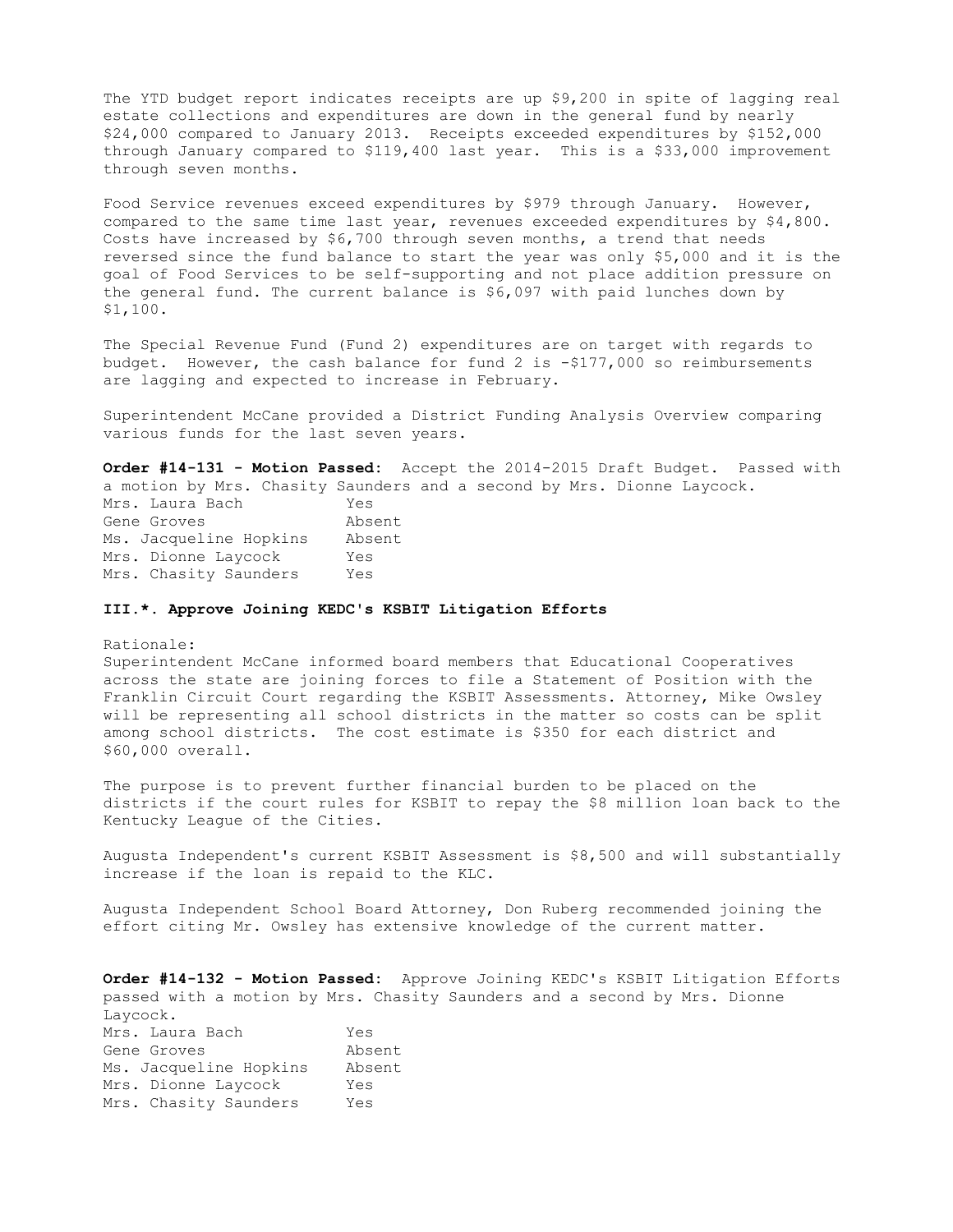#### **III.\*. Approve 2014-2015 Meal Prices**

### Rationale:

Superintendent McCane stated the board approved a three-year meal price increase proposal in 2011 for 2012, 2013 and 2014. However, the district opted to delay the 2013 increases projecting the Food Service Department would be self-supporting. Revenues in the Food Service Department are flat, while employee and food costs continue to rise. So far this fiscal year, revenues exceed the expenditures by only \$979 through January compared to the same time last year at \$4,800. Costs have increased by \$6,700 YTD, with fund balance to start the year at only \$5,000. The current fund balance is \$6,097 with paid lunches down by \$1,100. With the current trends, it is necessary to apply the meal price increases for the 2014-2015 school year.

The proposal includes one exception compared to the previous board approved proposal with an adult breakfast being \$2.75 instead of \$3.00. This is still an increase of .25 over the current price of an adult breakfast at \$2.50.

**Order #14-133 - Motion Passed:** Approve 2014-2015 Meal Prices passed with a motion by Mrs. Dionne Laycock and a second by Mrs. Chasity Saunders.

| Mrs. Laura Bach        | Yes    |
|------------------------|--------|
| Gene Groves            | Absent |
| Ms. Jacqueline Hopkins | Absent |
| Mrs. Dionne Laycock    | Yes    |
| Mrs. Chasity Saunders  | Yes    |

### **III.\*. Approve SFCC Offer of Assistance**

### Rationale:

School Facilities Construction Commission made an Offer of Assistance to the Augusta Independent School Board in the amount of \$12,180 annual debt service in bonds to be sold for proposed construction or major renovation of facilities outlined in the current facilities plan. The funds will be escrowed and should bond approximately \$160,000 to \$170,000 project.

Superintendent McCane stated the board has a 2010 Offer of Assistance in the same amount and with both could bond approximately \$325,000. In addition to the local bonding potential, local payments decrease by approximately \$23,000 in January 2015 so the district's bonding potential is maximized at that time to approximately \$650,000. Superintendent McCane stated with the expenses of construction project, she recommends the board wait until next year to utilize the entire amount. She stated the project would be considered a priority one project from the district's Facility Plan.

**Order #14-134 - Motion Passed:** Approve SFCC Offer of Assistance passed with a motion by Mrs. Chasity Saunders and a second by Mrs. Dionne Laycock. Mrs. Laura Bach Yes Gene Groves **Absent** Ms. Jacqueline Hopkins Absent Mrs. Dionne Laycock Yes Mrs. Chasity Saunders Yes

## **III.\*. Facilities Update**

Rationale: The Energy Reduction Report for the month of December billing period (12/11 to 1/14) indicates a reduction in electrical energy consumption of 9,383 kWhs (12.9%) and savings of approximately \$844 in electricity charges. The total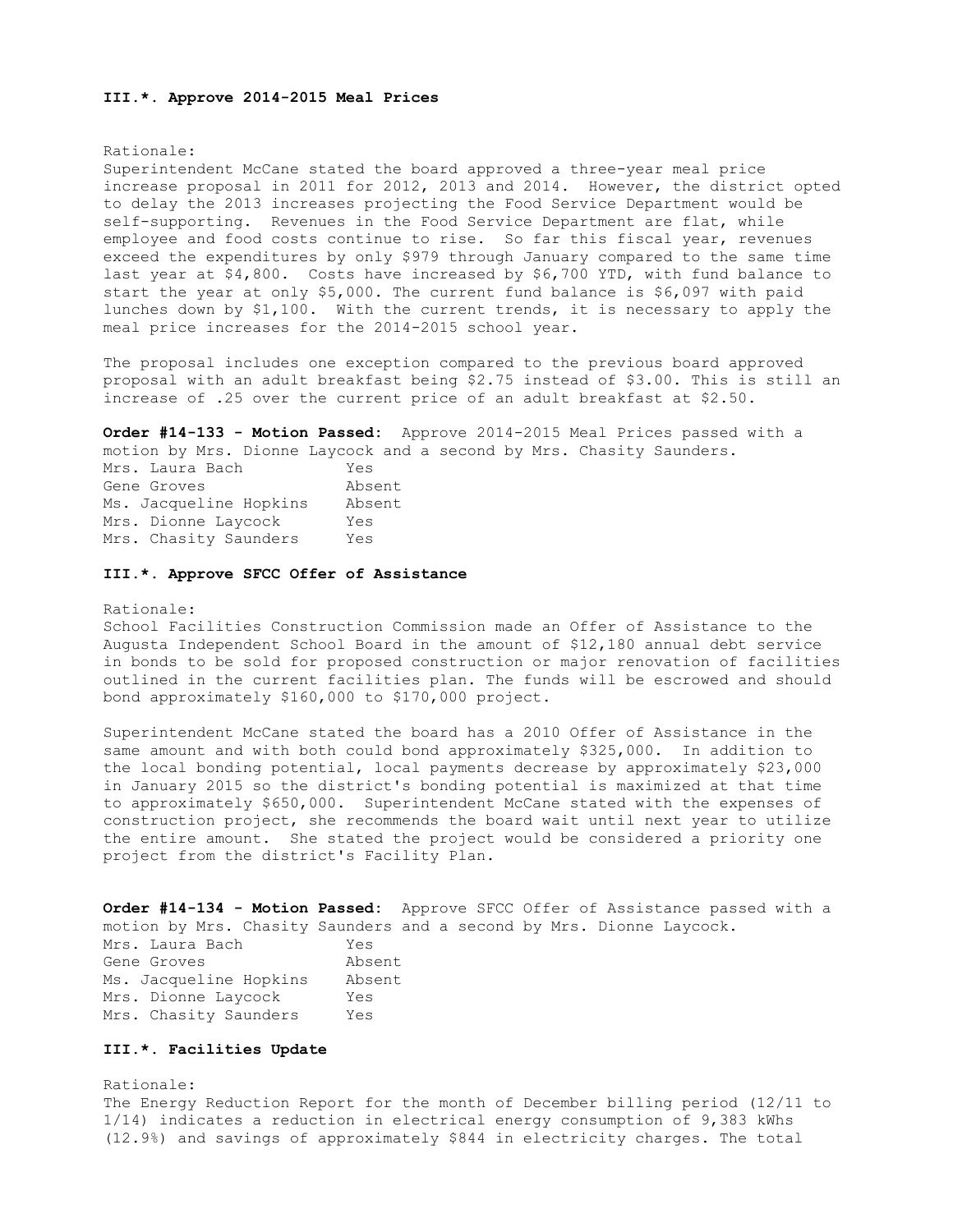reduction of electrical energy consumption through the December billing has produced a savings in energy cost of over \$3,814. We have reduced our electrical consumption by 42,378 kWhs or 11.8% as compared to our 3-year average baseline consumption. Unfortunately, through December, we have had an increase in natural gas consumption of 388 CCF for an added cost of approximately \$462. Even with that increase, we have saved approximately \$3,352 in total energy cost through December, as compared to our 3-year average baseline.

Even though our electrical consumption is lower than any of the past 4 years, our cost remains about the same due to rate increases from the utility companies. Electrical rates have increased approximately 33% in the past few years.

The main reason for increases in natural gas consumption is due to the number of heating degree days in 2013 which has been 22% more than 2012.

Monthly Maintenance

 Replaced A/C Air Filters Replaced (3) Serving Line Table Bulbs Removed Tree Limb Repairing (3) Security Cameras and DVR Hard drives

## **IV. Communications IV.\*. Superintendent's Report**

Rationale:

Superintendent McCane stated the district applied for a Read to Achieve Grant for early reading intervention and if awarded the district could fund hiring a reading intervention teacher. She stated the grant was for three years at \$48,500 per year. In addition, the district is planning the instructional program for utilizing the \$10,000 grant awarded for implementing SB 97 (Raising Compulsory Attendance Age to 18-years-old). She stated the district is planning to apply for a Durr Foundation Grant for Technology in March and a Bluegrass Pipeline Grant for STEM initiatives in April.

 January Attendance: 93.72% Enrollment: K-12 is 293 and P-12 is 315

# **IV.\*. Citizens IV.\*. Board Members**

## **V. Business and Consent**

**Order #14-135 - Motion Passed:** Approval of the Business and Consent items as presented passed with a motion by Mrs. Dionne Laycock and a second by Mrs. Chasity Saunders.

| Mrs. Laura Bach        | Yes    |
|------------------------|--------|
| Gene Groves            | Absent |
| Ms. Jacqueline Hopkins | Absent |
| Mrs. Dionne Laycock    | Yes    |
| Mrs. Chasity Saunders  | Yes    |

**V.\*. Approve Previous Meeting Minutes V.\*. Approve 2013-2014 Comprehensive District Improvement Plan Assurances V.\*. Approve Use of Building Requests V.\*. Approve Band Instrument Surplus Items V.\*. Approve Bills V.\*. Approve Treasurer's Report**